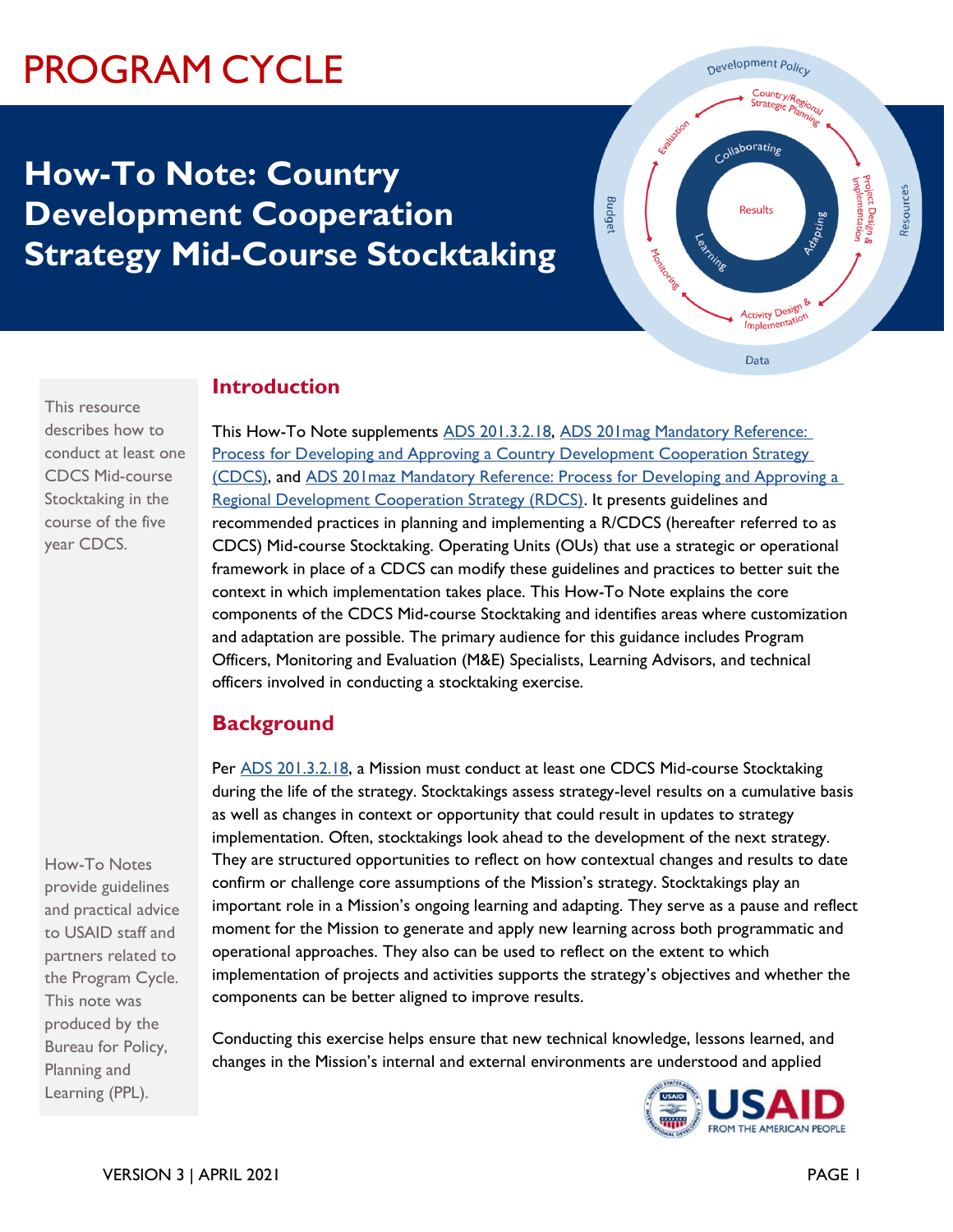throughout the Program Cycle. Missions can use stocktakings to enhance strategic collaboration and stakeholder engagement, strengthen knowledge transfer among staff and partners, and/or to adjust organizational practices and culture to better enable adaptive management.

ADS 201 requires that the findings from a stocktaking be documented in an Information Memorandum that must be sent to Washington. The memo records any substantive changes in the country context or strategic approach, and is sent to the Regional Bureau who, on behalf of the Mission, distributes the Information

#### **Set Clear Parameters and Expectations:**

The importance of defining clear objectives for the stocktaking cannot be overstated. It is also important for Mission leadership and the Program Office to be on the same page about what aspects of the strategy are and are not up for discussion. Being transparent and consultative helps in setting realistic expectations. It is not possible to cover every topic, nor will there be a "perfect" or "standard" stocktaking that answers every question over the course of the process. It is essential to set parameters, explain the process, and clarify roles and responsibilities.

Memo to the relevant Operating Units in Washington. CDCS [Mid-course Stocktaking Information Memo](https://usaidlearninglab.org/library/how-note-cdcs-mid-course-stocktaking) requirements are covered in the last section of this How-To Note.

A stocktaking may be used to fulfill the annual requirement for a strategy-level portfolio review. For comprehensive information on strategy-level portfolio review, see the How-To Note: Strategy-level [Portfolio Review.](https://usaidlearninglab.org/library/how-note-strategy-level-portfolio-review)

#### **Issues to Address in a Stocktaking**

The overarching purpose of a stocktaking is to review the existing strategy by thinking through how changes in context and/or results to date confirm or challenge core assumptions. The scope and parameters of what is covered varies from Mission to Mission.

The core elements include reviewing:

- 1. **Cumulative progress toward achievement of CDCS and project results, and expectations regarding future progress.** The Mission should determine if projects (if applicable) are on track to achieve Intermediate Results (IRs) and advance Development Objectives (DOs) and how activities are contributing to these results. To do this during a stocktaking, Missions should examine relevant performance monitoring data under each DO based on monitoring plans described in the Mission-wide Performance Management Plan (PMP). This may include data for IRs, Project Purpose performance indicators, and selected activity-level performance indicators. Evaluations, assessments, context indicators, and other sources of data may help to contextualize performance monitoring data. It can be very useful to build on the outcomes and recommendations of the most recent strategy-level portfolio review and assess or address them during the stocktaking.
- 2. **The status of critical assumptions, risks, and changes in context, along with related implications for performance.** Missions should examine whether the critical assumptions for each development hypothesis are holding and whether the operating context has changed. If anything has shifted, determine if those changes might be positively or negatively affecting results. The Mission should make these determinations based on evidence and data available. Note that because critical assumptions and risks are not static, the stocktaking should explicitly determine if they are still valid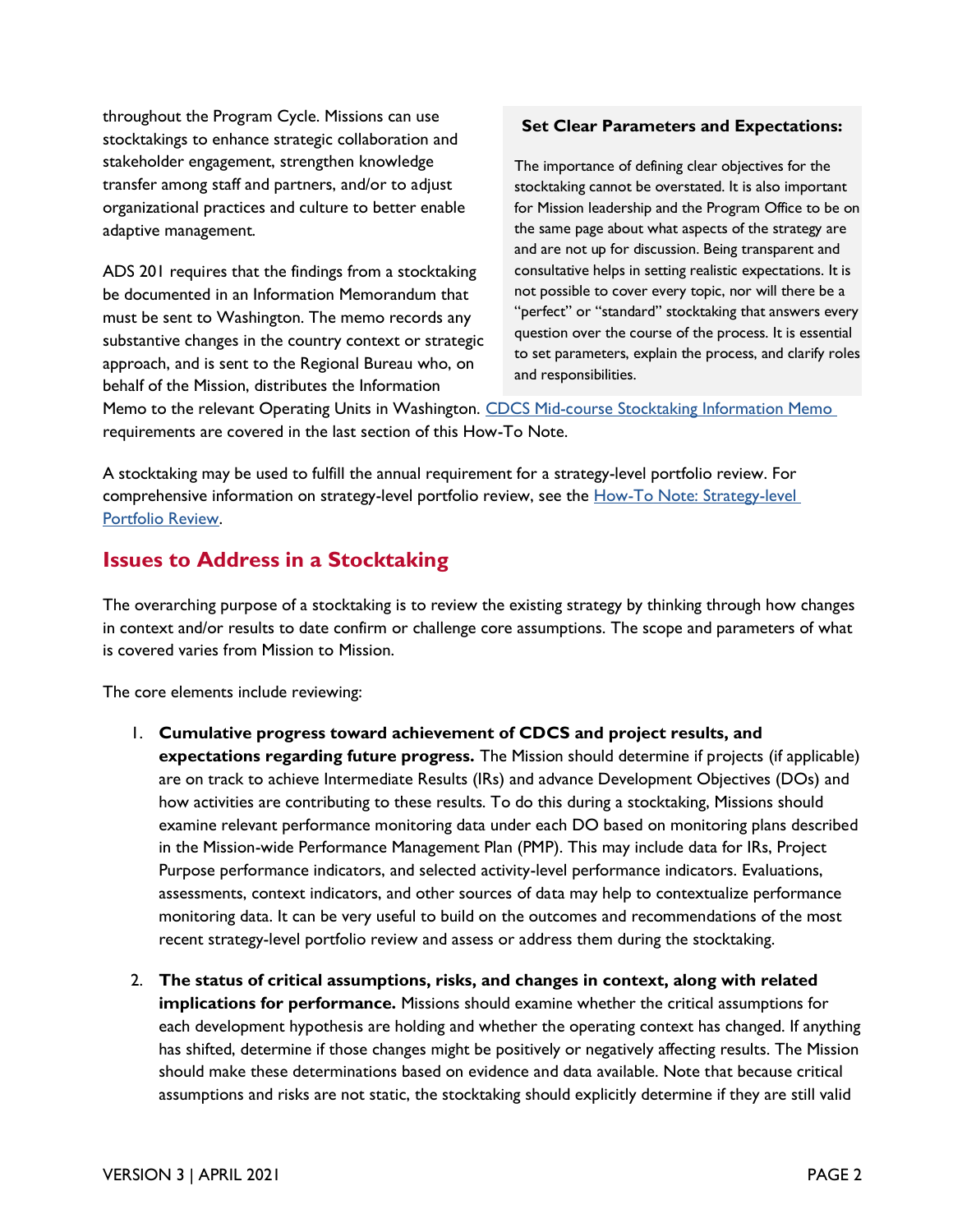or whether there are new or different assumptions or risks that should be potentially monitored moving forward.

3. **Opportunities to adapt as a result of learning.** Based on evidence of progress toward achievement of the CDCS and project results, the status of critical assumptions and operational context, and any other sources of learning along the way (e.g., indicators, evaluations, assessments, portfolio reviews, or collaborative learning across teams), Mission teams can identify opportunities and agree upon priority actions that will adjust and adapt the strategy, projects, or individual activities to position the portfolio to achieve maximum development outcomes based on the current best available knowledge. It is required to document these decisions in the CDCS Mid-course Stocktaking Information Memo, as detailed in the last section of this How-To Note.

In addition to the elements listed above, Missions may also consider addressing the following topics during stocktaking:

- *Status of cross-cutting themes.* If the CDCS identifies cross-cutting themes, then the Mission should examine relevant performance monitoring, contextual data, and other sources of learning for each cross-cutting theme based on the Mission-wide PMP. The Mission should examine outcomes that are occurring under these cross-cutting themes and how they relate to the status of CDCS and project results. The Mission may also consider how much progress should be expected on each cross-cutting theme for the next annual strategy-level portfolio review and identify additional areas for learning that could be used to inform the development of a new strategy (if relevant). The Mission can draw on existing working groups or form temporary theme-specific working groups to analyze and assess progress to date on cross-cutting themes.
- *What else has been learned from monitoring data, evaluations, partners, program participants, or other sources of information.* While reviewing

#### **Balancing Planning Work and Stocktaking Discussions:**

A common challenge of the planning process can be balancing the amount of advance work and discussion with the level and scope of discussions held during the event itself. The planning team has a responsibility to explain how the inputs developed in preparation for the stocktaking will contribute to decisionmaking. It is important to not let the advance work go "too far" and have colleagues working in sub-groups get invested in recommendations before they hear from colleagues across the Mission. In addition, recommendations made before the stocktaking formally starts may make those not involved in the preparation feel as though they have been excluded from the process. Inattention to this dynamic on the part of leadership and the Program Office can lead to staff burnout and a feeling that no new topics will be discussed before the stocktaking begins. However, this needs to be balanced with thoughtful planning that will encourage rich discussion during the event itself.

progress toward expected results is an important part of a stocktaking, these reviews also provide unique opportunities for the Mission to learn from information produced during the strategy period to date. Sources may include formal monitoring, evaluation, and research efforts, as well as more informal, experiential, and ad hoc sources. It is highly recommended to look ahead to the next strategy by devoting time in the agenda to take stock of the existing evidence base, identify current knowledge gaps, and plan analyses or assessments needed for the next strategy.

• *The allocation and management of staffing and budgetary resources to support Mission objectives.* Missions should consider how the current allocation and management of staffing and budgetary resources are supporting Mission objectives and if changes are needed to support the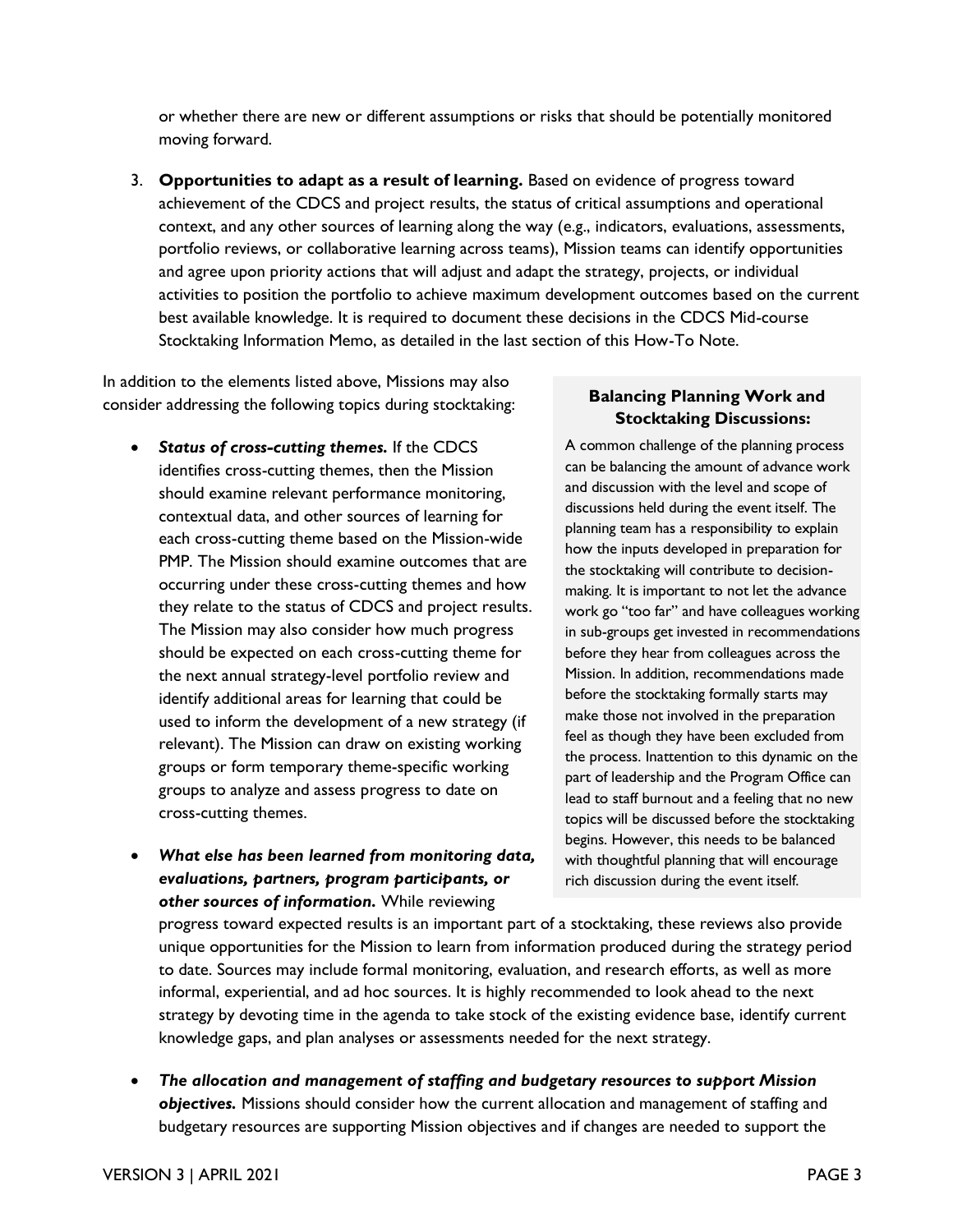portfolio. It is important to consider how current resource allocation might need to adjust in the next strategy. Keep in mind that the Mission is required to document outcomes of discussions on this topic in the CDCS Mid-course Stocktaking, as detailed in the last section of this How-To Note.

- *Status of relevant post-evaluation action plans (see [ADS 201.3.6.10\)](https://www.usaid.gov/ads/policy/200/201).* To help ensure that institutional learning takes place and evaluation findings are used to improve development outcomes, Mission and Washington OUs must develop a post-evaluation action plan upon completion of each evaluation. The Mission is strongly encouraged to discuss the status of post-evaluation action plans and their use during a stocktaking. The Mission should also pay attention to evaluations that address topics relevant for the development of the subsequent strategy and/or are examples of learning that may be of interest outside the Agency.
- *Challenges and next steps for improving performance.* A stocktaking is used to highlight and prioritize the most important challenges related to performance and devise options for addressing them through action planning (See Step 3.1 in the next section of this How-To Note). While this may include taking decisive action during or after the stocktaking, it may also include conducting further analysis that informs future decision points or even the next strategy.

Missions are encouraged to identify ways to combine and leverage the stocktaking and the strategy-level portfolio review processes wherever possible. See Step 1.3 "Timing" in the next section of this How-To Note and the Annex for a table showing the similarities, differences, and overlap between the two processes.

## **Steps for Planning and Conducting a Stocktaking**

While there is no standardized method for conducting a stocktaking, many Missions have followed these steps to plan, prepare for, and conduct the event.

#### **1. PLANNING FOR THE STOCKTAKING**

Preparatory work is necessary for a successful stocktaking and typically takes place over three to six weeks. The recommended steps are:

#### **1.1. Assemble the Team**

It is recommended that the Mission put together a small cross-office planning team, typically led by a Program Office staff member, that can work with Mission leadership to determine the stocktaking approach, timing, and other logistics. Some Missions have used support contracts for tasks such as data gathering, logistics, field support, stakeholder engagement, facilitation, and documenting the results and action items from the event.

#### **1.2. Define the Purpose and Objectives**

Stocktakings are most effective when they have a purpose and identify specific objectives that can serve to focus and guide the process.

The purpose of the stocktaking should be tailored to a Mission's context and specific needs. However, there is flexibility on what to focus. For example, some Missions have used the stocktaking to review the issues covered in an annual strategy-level portfolio review and examine them cumulatively over the strategy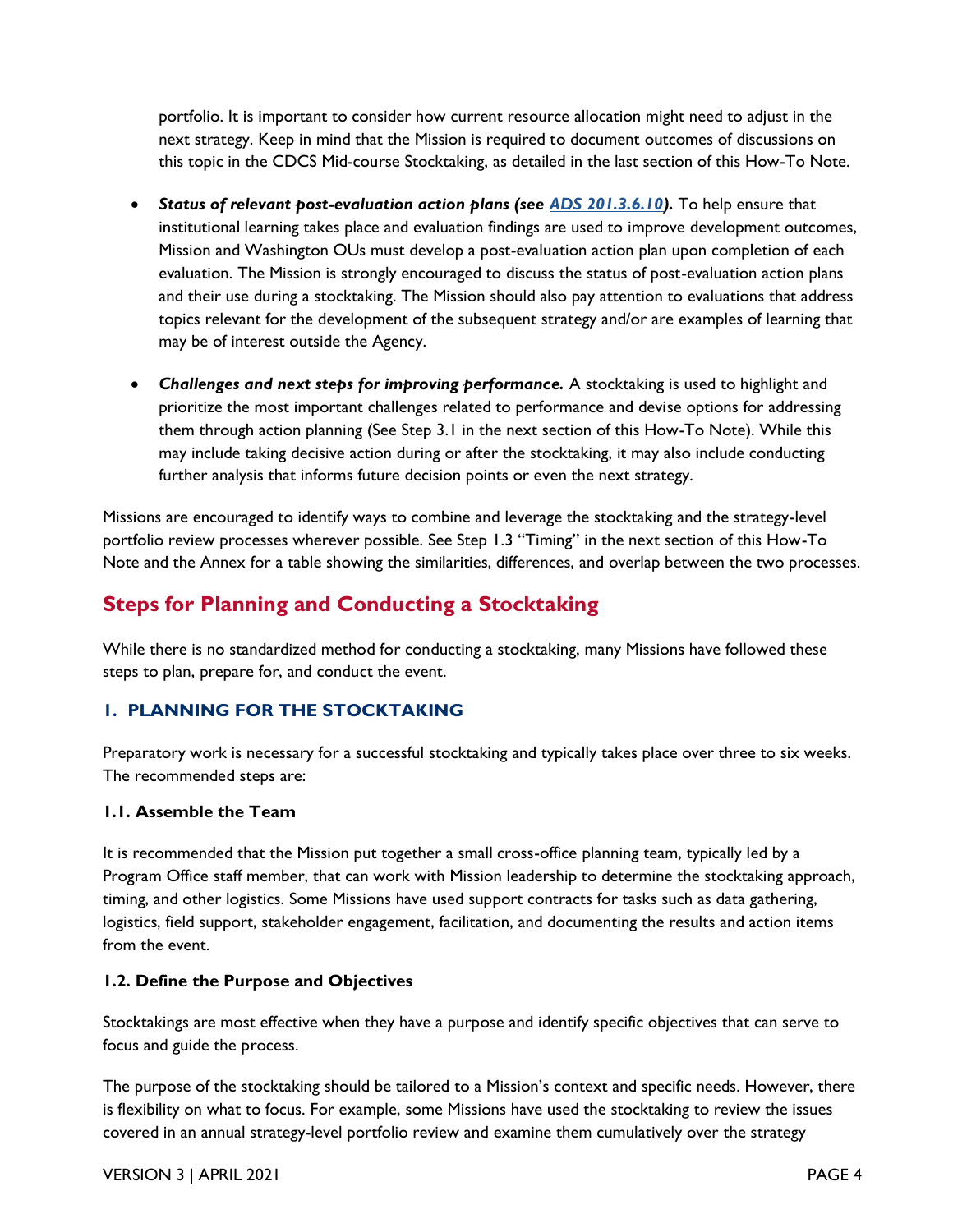implementation to date. Another option, in situations where there are significant changes to the country context that immediately affect implementation, the Mission might decide to focus the stocktaking on adapting strategy implementation in light of current events and less on a cumulative review of results.

Here are some basic questions to consider while defining the purpose:

- 1) What progress have we made to date on the CDCS?
- 2) What has changed since the strategy was approved?
- 3) What have we learned during implementation over the years and how can we apply this information?
- 4) In what ways do we need to adapt what we are doing based on the changes?

Building upon decisions about the purpose, the next action is to identify a short set of approximately three to five specific objectives. These objectives might be to assess how far along the Mission is in strategy implementation; which cross-cutting themes or practices are most critical to achieving development results; how the review might support staff and portfolio transitions; and/or how to ensure that changes to context are reflected in the present and/or future strategies.

#### **1.3. Make Key Decisions About the Process**

The planning team will need to make several key decisions in consultation with Mission leadership before moving forward.

**Process:** What will be the sequence of events for preparing for the stocktaking? The steps described in this How-To Note provide a general outline of the sequence of events during the stocktaking that may be adapted but the planning team will need to assign specific responsibilities, set deadlines, and determine what deliverables to expect at each step along the way. The sequencing of events and the relative emphasis on data collection, analysis, and preparatory meetings can have a significant impact on the success of the event. Expect that the agenda will go through multiple revisions before it is finalized. A best practice is to record these decisions in a draft agenda and timeline and update them throughout the planning process.

**Timing:** A stocktaking can be held at any time of the year. Since it can take the place of the strategy-level portfolio review for the year it is completed, it often is scheduled at the same time of the year that the portfolio review would have taken place. It is a best practice to create linkages across the processes. For example, some Missions have designed the strategy-level portfolio review held the year before the stocktaking to be used as a preparatory exercise. For the strategy-level portfolio review conducted the year after the stocktaking, some Missions choose to review and build upon stocktaking findings and recommendations. A stocktaking may also be held at any point during the CDCS. It is recommended that, if the Mission chooses to only conduct one stocktaking during the life of a CDCS, the stocktaking occur midway through CDCS implementation. Note, however, that the Mission may find it more prudent to conduct the stocktaking prior to or after the midway point given unexpected changes in circumstance or context.

**Format:** What will happen during the event itself? Will there be presentations by each DO Team or Project Team and/or cross-cutting team? What will be the balance between small working groups and Mission-wide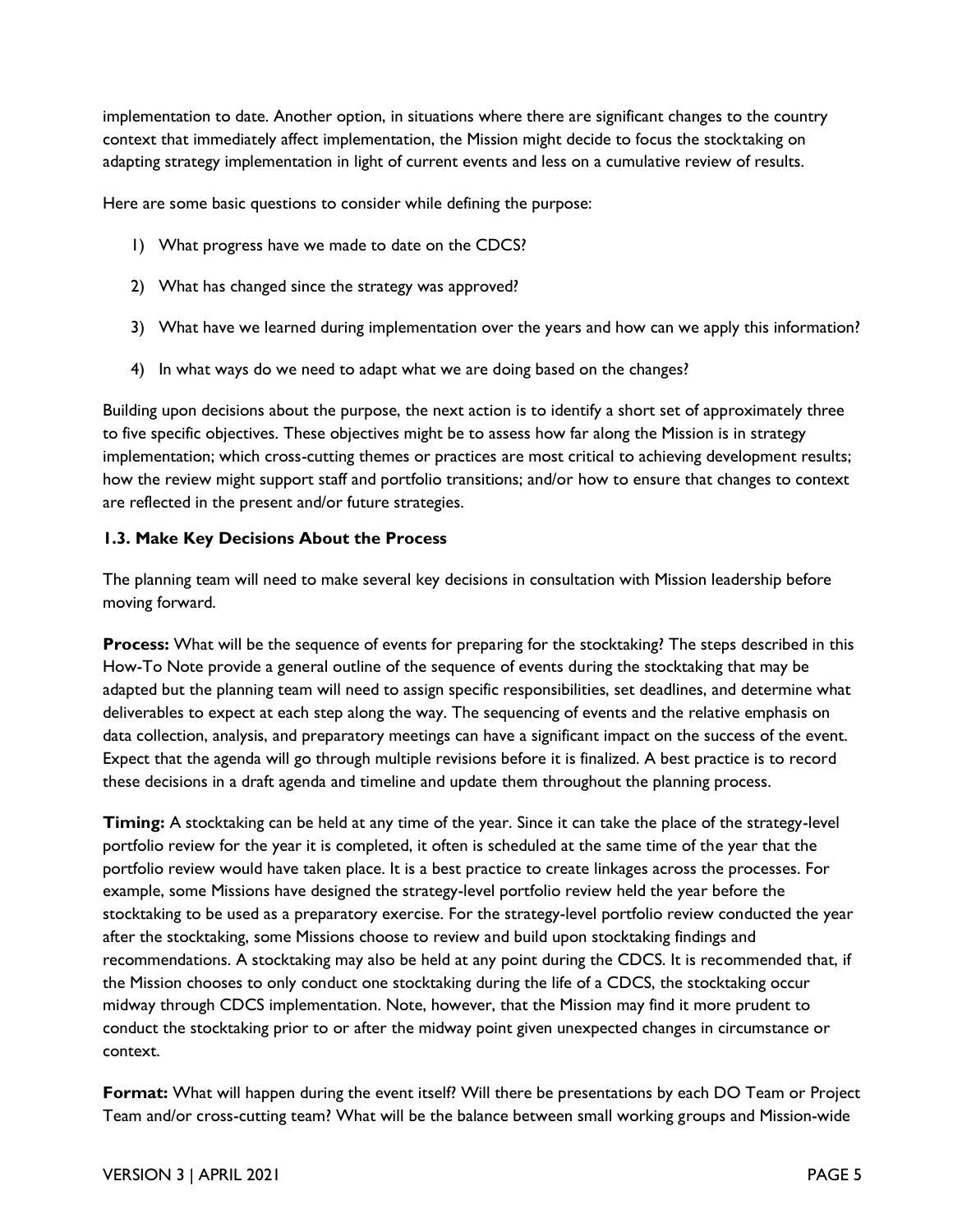plenaries? Will there be external participation? Should there be site visits? Will external facilitation be needed? Step 2, "Conducting the Stocktaking," provides suggestions for tools and techniques that Missions have used in the past.

**Location:** Will the event be held in the Mission or off-site, or some combination of the two? Taking the review "outside the walls" of the Mission can shift the tone of the meeting. Some Missions include site/field visits and stakeholder consultations in the

stocktaking. Physically taking staff out of their usual setting often opens them up to observations and insights. Preparation can include more factors than the typical portfolio review, so think though whether or not outside support is needed or if partners can assist.

#### **1.4. Think About Who Should Be Involved, How, and When**

Stocktaking creates an opportunity to surface perspectives that do not often get aired in other types of reviews. Making decisions about the degree to which the Mission seeks to incorporate the perspectives of partners and stakeholders (to enhance collaboration) or wants to generate field-based learning further helps to define what happens during the planning process and make it possible to determine the format, tools, and participants. Here are some questions to consider:

- 1) How can you bring in perspectives spanning technical, functional, institutional, and geographic boundaries?
- 2) Who can help the Mission reflect on aspects of programming that may not be evident from within existing teams and within the Mission itself?

**Internal Participation:** Who will participate in the stocktaking and in what roles? Who and how many people participate in the process can have an impact on its success. If the objective is to manage adaptively, it is critical to have the appropriate technical and operational experts and key decision makers present at appropriate moments both in the planning process and the actual event. While limiting the total number of staff who participate can make for an efficient portfolio review, including a wide range of staff members in the conversation (including support personnel) can increase the diversity of perspectives and improve staff members' feelings of ownership of both the content presented and the decisions made.

**USAID/Washington (USAID/W) Participation:** Depending upon the purpose and objectives, the Mission might find it useful to invite participation and/or contributions from USAID/W pillar or regional bureaus. These contributions could be in the form of technical or analytic expertise and/or offer a broader policy perspective on development priorities as they relate to the strategy.

**Implementing Partners:** Implementing partners often have different perspectives and knowledge bases compared to those of USAID staff. The Mission should consider convening partners around key questions. Ideally, this would be designed as a forum to gain insights for the Mission and also help partners make connections across their work that deepens connection among them. Involving partners who support M&E and Collaborating, Learning, and Adapting (CLA) processes, and who have perspectives that span multiple years of implementation can be particularly useful for a stocktaking.

#### **Helpful Hint:**

This is a good reason for activities to include room in the budget for partners to convene meetings.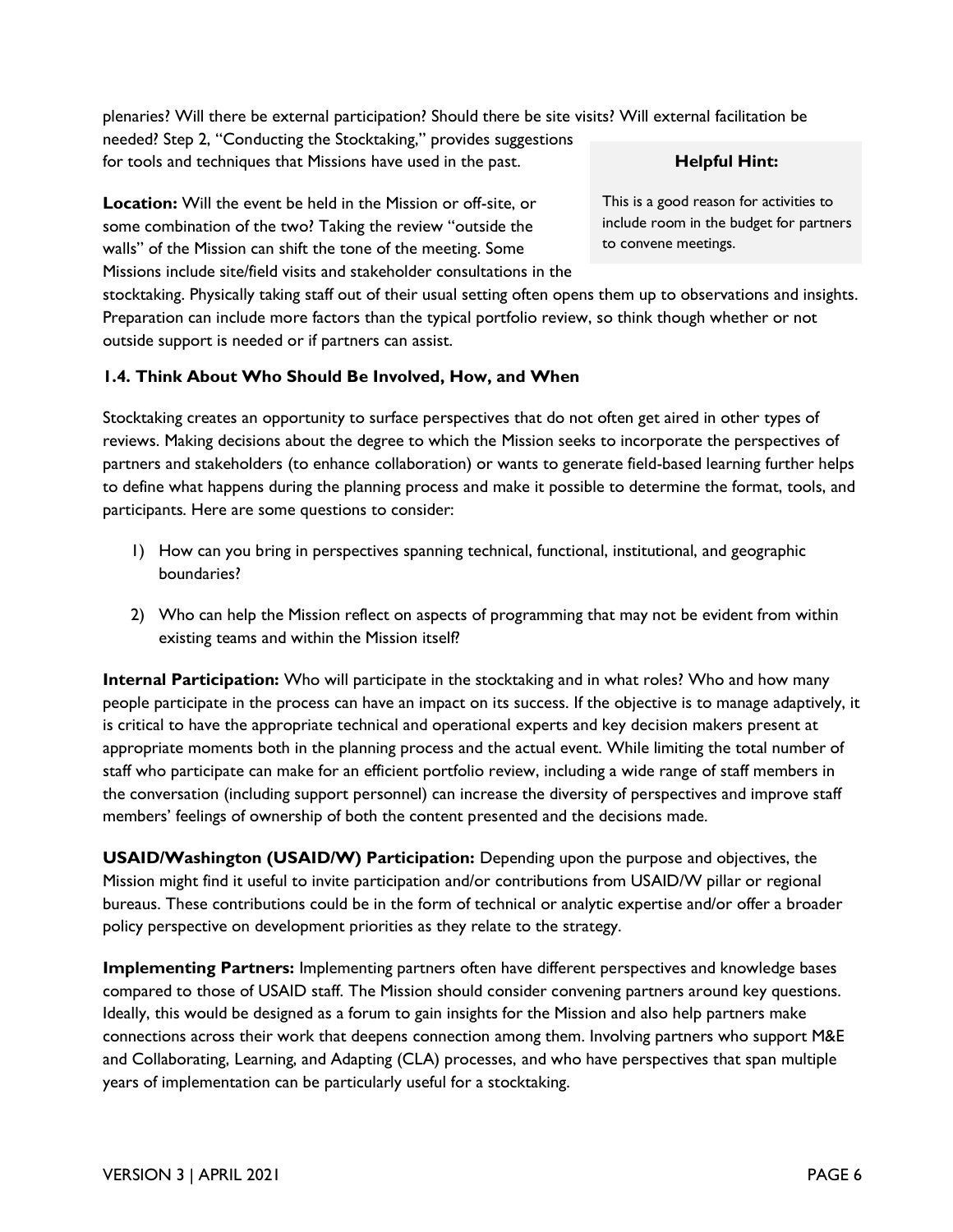**Strategic Partners:** Strategic partners could include government counterparts, other donors, civil society organizations, researchers/academics, private sector partners, and thought leaders. USAID and its partners as well as other donors and key development actors—have the ability to program influence as well as dollars. USAID staff, along with its allies, can use influence in thought leadership forums as well, sharing knowledge, promising practices, and innovations that others can adapt and apply. For the stocktaking, it is critical to focus conversations on subjects that pertain to USAID's strategies, projects, and activities so that the information can be used to inform USAID's programming. To broaden and enrich that conversation, it may be helpful to invite strategic partners for specific sessions of the stocktaking early on to help inform internal discussions.

#### **1.5. Information Gathering and Analysis**

Data should be collected, organized, and analyzed early in the preparatory process so that the review itself can focus on analyzing and learning from the data and using the findings to inform programmatic and/or operational changes. Examples include monitoring data and any information collected through recent evaluations, other assessments, research, learning activities (including the most recent strategy-level portfolio review), stakeholder consultations, and sector-specific reviews and analyses. As the Mission analyzes the available information, they can make informed decisions about what topics to discuss during the stocktaking and what content can be shared in advance or as background during the event. For more information, see the box on Balancing Planning Work and Stocktaking Discussions in the Issues to Address in a Stocktaking Section of this note. Throughout the process, it is important to identify current knowledge gaps that will require future data collection, analysis, or research to inform decision making, especially for the subsequent strategy.

#### **1.6. Distribute Documentation and Guidance to DO Teams and Other Working Groups**

The planning team should distribute overall guidance, including preparatory steps, plus any special guidance resulting from the key decisions discussed above. The guidance may include key questions to serve as the focus for the stocktaking, overall timeline and interim milestones or deadlines, PowerPoint templates, issue paper templates, etc. These may be accompanied by official minutes of the previous annual strategy-level portfolio reviews, along with any management action tracker maintained by the Program Office so that DO Teams can begin their preparation. Since the Mission is required to submit a CDCS Mid-course Stocktaking Information Memo to USAID/W, it is essential to keep the paperwork organized. It is possible to save time on the Information Memo by submitting key documents as annexes.

#### **1.7. Pre-Stocktaking Working Meetings**

Missions should consider hosting smaller, preparatory review sessions with relevant teams—including technical and support offices—to gather and analyze data that may be used. These smaller sessions can help raise and resolve issues at the team level that do not need to be addressed at the stocktaking with leadership. These planning sessions can also yield particularly concrete and cross-functional learning within a Mission to inform ongoing adaptive management practices. They are a good opportunity to review the learning priorities included in the Performance Management Plan.

#### **1.8. Final Materials and Agenda Preparation**

In advance of the session(s), Program Office representatives work with teams to identify and finalize the data analysis, pending decisions, and recommended actions that will be presented to the Mission leadership and

#### VERSION 3 | APRIL 2021 PAGE 7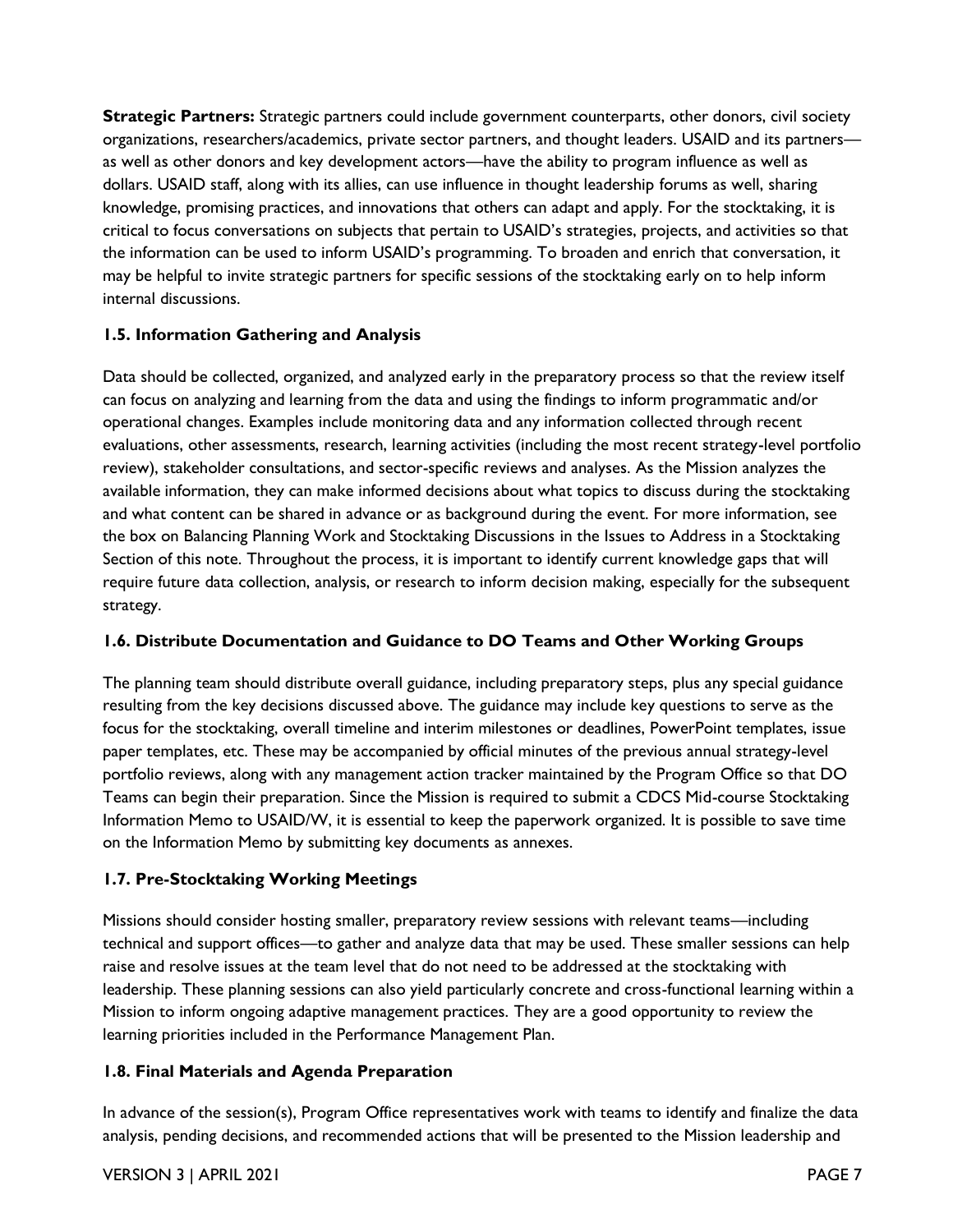other participants. Teams may wish to use this final preparation to check alignment with themes and questions as outlined in the guidance documentation, refine key takeaways, and identify strategies for appropriately engaging Mission leadership in a learning-oriented stocktaking.

#### **2. CONDUCTING THE STOCKTAKING**

Each Mission will have different needs from a stocktaking exercise, which is why there is no standard format for conducting a stocktaking. However, it is typically conducted as a meeting or series of meetings involving Mission leadership and facilitated by the Program Office or outside facilitators (USAID/W is a resource for additional facilitation, as are support contracts). In some circumstances, a lighter effort, e.g., a desk review or series of interviews, may yield the information needed to make decisions. Ideally, the analysis and preparatory work completed prior to the stocktaking, coupled with a clear action plan that emerges from the review, helps to ensure that the stocktaking is an adaptive management event that results in decisions about how to move forward.

#### **2.1. Tools and Techniques for Conducting the Stocktaking: Internal**

- **Development Objective Capstone Sessions:** Many Missions choose to organize the stocktaking as a series of sessions organized by DO (incorporating cross-cutting issues in each). In this case, the Program Office or planning team issues a guiding document with a set of questions and/or templates that serve as the basis for presentations at the DO level. The Program Office may also work with teams to extract data from previous sessions, synthesize, and host a final capstone session, whereby Mission leadership reviews key issues and actions items from each of the DO-level reviews. This can be particularly useful for reconciling priorities and capturing trends across multiple DOs.
- **Issues Papers:** The issues paper is a document that outlines a set of questions for DO, Project, or technical teams to address. It can be used at different points in the stocktaking process. For example, it may serve as a tool for the Program Office to review and respond to early outputs from working sessions (e.g., a first draft of presentation). It may also be used during or after a stocktaking presentation to help focus the review discussion on the issues that need to be resolved before key decisions can be made about Mission actions.
- **Graphical Portfolio Analysis:** A good practice used by some Missions is to present the CDCS Results Framework and overlay it with icons (such as "+" or "-", or " $\uparrow$ " and " $\downarrow$ ") that provide an overall assessment of the indicator trends or deviations from targets for each result statement. This method can assist Missions in identifying if sub-IRs are leading to IRs as expected. Other Missions have used mapping and Geographic Information Systems (GIS) to visualize geographic coverage and areas of integration. Additional visual options may include stakeholder maps, or updates to logic models that further inform strategy-level learning.
- **Data Visualization, Multimedia, and Interactive Formats:** To facilitate the stocktaking, mission teams may explore ways to incorporate simple data visualization (graphs, charts, infographics, etc.). That can help participants quickly understand trends, patterns, or other summary information. When available, Missions may also consider incorporating multimedia tools into the stocktaking process, such as video produced from field-based activities. With relatively low production effort, these can bring USAID's work into the room, providing additional views and context to the review discussion. For a Mission that wishes to further encourage learning-oriented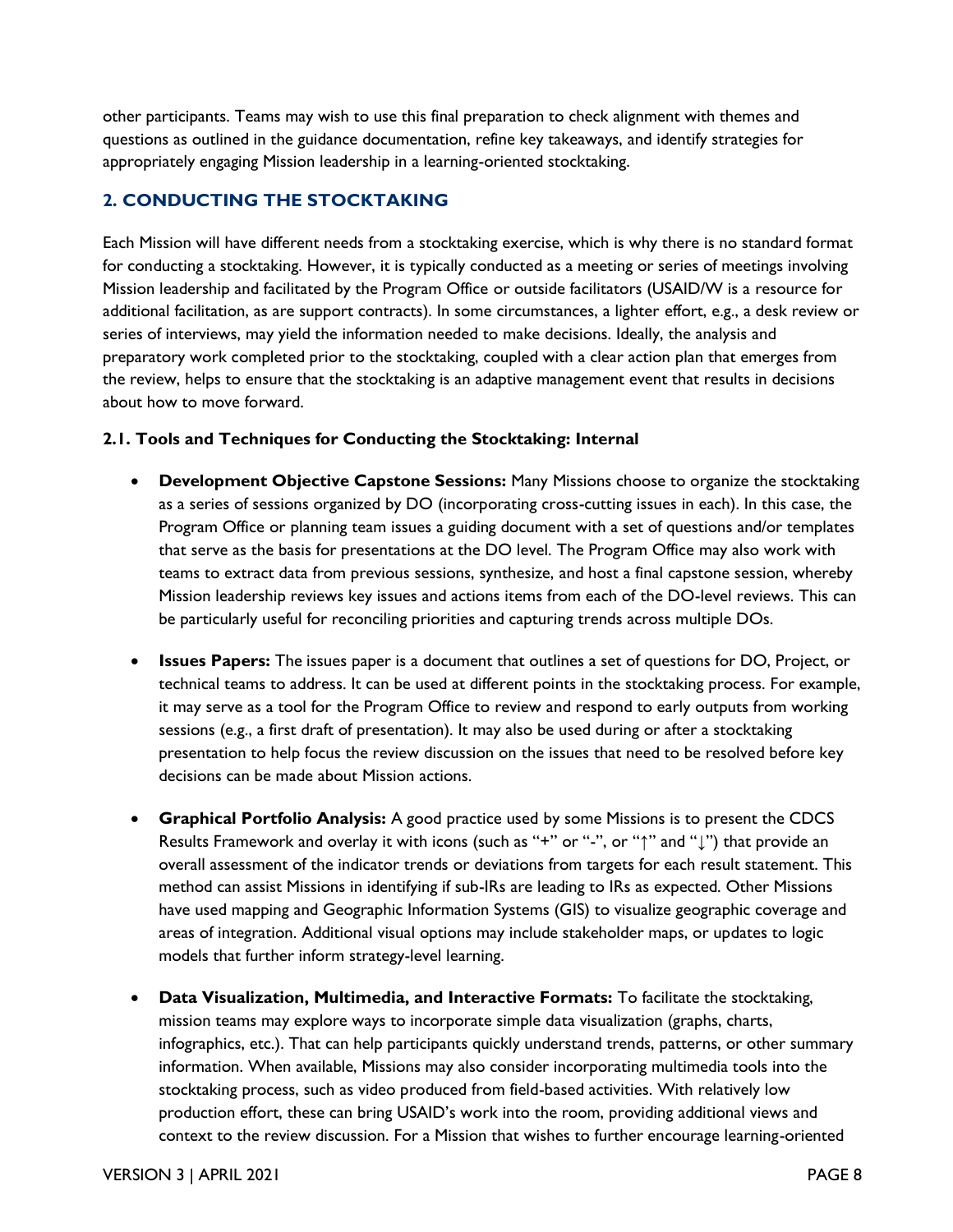review sessions, incorporating participatory methods such as facilitated Q&As, multi-presenter formats, and team diagramming can engage staff and deepen their contributions, learning, and buy-in for future change.

#### **2.2. Tools and Techniques for Conducting the Stocktaking: External**

It is highly recommended to engage local stakeholders during the stocktaking process. It is essential to consider at what point in the event it would be most helpful to gather these perspectives and organize the agenda accordingly. For example, if there is a need for a Mission-wide discussion about feedback received from stakeholder groups it essential to schedule site visits and consultations in advance of the final sessions. A best practice is to include partners who can provide perspectives that reflect the needs and concerns of women and girls and other marginalized or socially excluded groups.

The options presented below, while not exclusive to a stocktaking (they can also be adapted for use for a strategy-level portfolio review), illustrate approaches to engaging external stakeholders during the stocktaking.

- **Site Visits:** Site visits are an important part of the Mission's routine oversight and quality assurance process. Three common site visit techniques are interviews, observations, and file and document reviews. A site visits is a great opportunity to verify information provided to USAID about activity performance. Once the purpose(s) of the stocktaking have been agreed upon, site visits can then be structured to gather insights for discussions and decisions. When the stocktaking purpose is focused on specific activities that have strategic implications for CDCS implementation, the site visit might follow a more standard information gathering format. Missions should consider broadening participation beyond the technical team(s) associated with the activity, which is especially important when looking at cross-cutting themes. For example, when a Mission has a geographic focus it can be valuable for staff from different offices to look at whether or not efforts across sectors are working synergistically.
- **Stakeholder Engagement:** When external participants are invited to be a part of a stocktaking to promote continued collaboration, it can be valuable to inform them of decisions made that affect their work. If a Mission conducted stakeholder meetings during the course of developing the CDCS and/or has ongoing relationships with a group of advisors, it could be helpful to re-engage them in conversations about progress to date and thinking about scenario planning for the future. Strategic partners might also be invited to share their perspectives and/or research on the country context and future trends. Consider making use of regularly scheduled host country or donor coordination meetings and revising the agenda to align with the purpose of the stocktaking. Regardless of the format, it is essential to communicate the purpose and parameters of these dialogues and manage expectations in advance: gathering input for stocktaking is not the same type of conversation as routine work planning and coordination.

#### **3. DOCUMENT OUTCOMES AND FOLLOW-UP ACTIONS**

#### **3.1. Identify the Way Forward and Action Planning**

As a final phase of the stocktaking process, the Program Office should record and distribute outcomes and follow-up actions that emerged throughout the process, with a particular emphasis on decisions made in the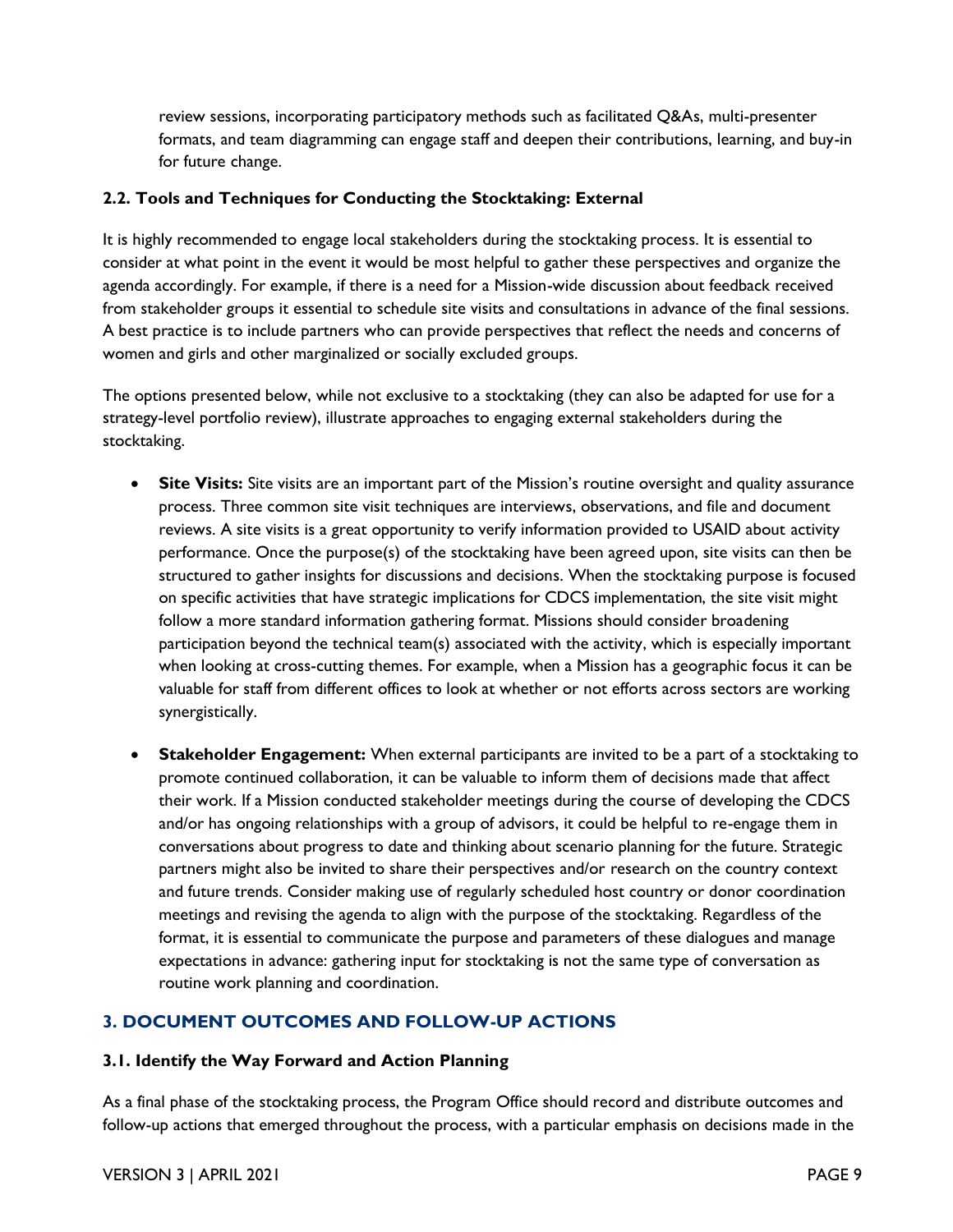final review. This action plan is the basis for adaptively managing the Mission's programming. Technical Offices, DO Teams, Project Managers and/or support offices then address management, financial, administrative, evaluative, and technical actions as agreed. These actions may include updating the CDCS (in consultation with USAID/W when required) and/or PMP and adapting projects or activities and their relevant Monitoring, Evaluation, and Learning Plans.

The Program Office should take a leadership role in tracking the completion and/or modification of any follow-up items over the subsequent months through ongoing engagement, periodic check-ins, or whatever methods best fit with Mission processes and protocols. Although a stocktaking is required only once during the life of a strategy, it should be considered part of a Mission's continuous process of learning and adapting.

The Mission can also incorporate an after-action review (AAR) of the stocktaking process itself, in an effort to continually learn how to improve and make the most out of the process. AARs or informal AAR-like activities are also an important adaptive management tool for the stocktaking process itself. Missions have found this type of "post-stocktaking" information extremely useful and appreciate when colleagues share valuable lessons learned about what works and what does not. Information sharing can also be done more informally between the Regional Bureau and the Bureau for Policy, Planning, and Learning (PPL) when Mission staff are in Washington.

#### **3.2. Complete Formal Documentation Requirements**

Per [ADS 201.3.2.18](https://www.usaid.gov/ads/policy/200/201) Missions must submit to the appropriate Regional Bureau a CDCS Mid-course Stocktaking Information Memo. The memo documents the stocktaking process and key changes to the CDCS. The Regional Bureau will then distribute it to identified points of contact in other USAID/W OUs, including PPL. All memos will become part of the Mission's CDCS file maintained by PPL. This memo and any other results from the stocktaking effort should be reviewed during a Mission's planning for its subsequent CDCS.

At a minimum, the memo submitted to Washington must contain:

- A brief assessment of CDCS-level results to date, and whether the Mission is achieving its expected progress;
- An update of the Mission's understanding of context and assumptions;
- A re-validation of or change to the CDCS's development hypotheses and Results Framework;
- Information on any shifts in the Mission's budget;
- Any management issues associated with CDCS implementation;
- A plan for adapting strategy implementation going forward, including any existing or planned modifications to the Results Framework, areas for potential close-out, or new implementation opportunities; and
- Significant new learning that should be shared within or beyond the Agency.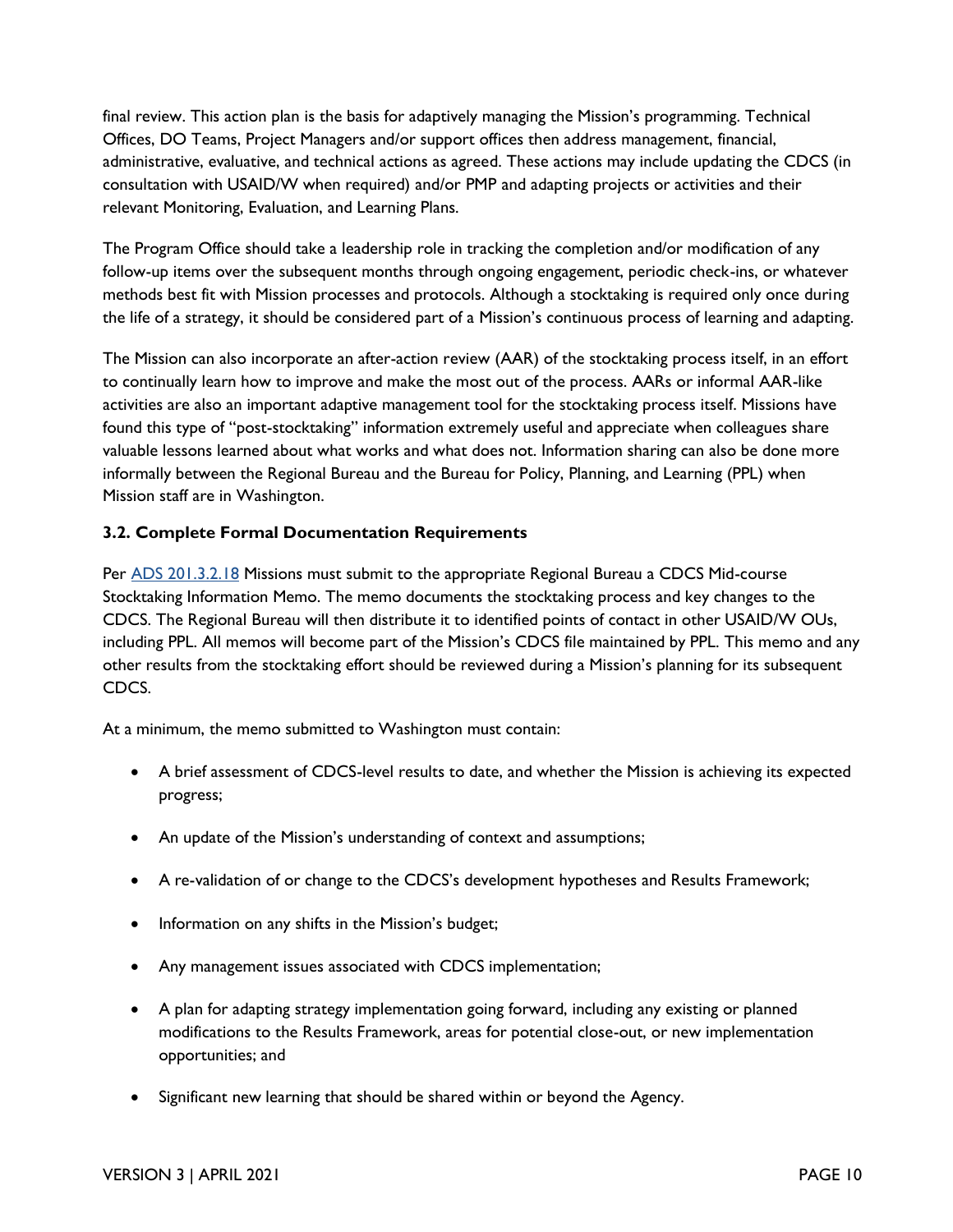Information provided on significant new learning might cover findings from the stocktaking itself and what the Mission learned and could also provide information on what approaches were used. This is also the place for the Mission to document how and what it plans to communicate to stakeholders and partners about changes in context and lessons learned during the stocktaking. Here are some guiding questions to help Missions determine what to communicate and to whom:

- Given shifts and lessons learned, what ideas do partners propose about how they can better work with each other and with USAID to achieve the results in the CDCS?
- What learning can the Mission share to strategically inform and influence the priorities and new activities of civil society, private sectors, other donors, and government counterparts?

Missions are encouraged to use the [CDCS Mid-Course Stocktaking Information Memo Template](https://usaidlearninglab.org/library/how-note-cdcs-mid-course-stocktaking) which is based on the requirements in [ADS 201mag Mandatory Reference: Process for Developing and Approving a](https://www.usaid.gov/ads/policy/200/201mag)  [Country Development Cooperation Strategy \(CDCS\)](https://www.usaid.gov/ads/policy/200/201mag) and [ADS 201maz Mandatory Reference: Process for](https://www.usaid.gov/ads/policy/200/201maz)  [Developing and Approving a Regional Development Cooperation Strategy \(RDCS\).](https://www.usaid.gov/ads/policy/200/201maz)

#### **ADDITIONAL RESOURCES**

- [ADS 201.3.2.18](https://www.usaid.gov/ads/policy/200/201)
- [ADS 201.3.6.10](https://www.usaid.gov/ads/policy/200/201)
- ADS 201 mag Mandatory Reference: Process for Developing and Approving a Country [Development Cooperation Strategy \(CDCS\)](https://www.usaid.gov/ads/policy/200/201mag)
- ADS 201 maz Mandatory Reference: Process for Developing and Approving a Regional [Development Cooperation Strategy \(RDCS\)](https://www.usaid.gov/ads/policy/200/201maz)
- CDCS [Mid-Course Stocktaking Information Memo](https://usaidlearninglab.org/library/how-note-cdcs-mid-course-stocktaking)
- [CDCS Mid-Course Stocktaking Information Memo Template](https://usaidlearninglab.org/library/how-note-cdcs-mid-course-stocktaking)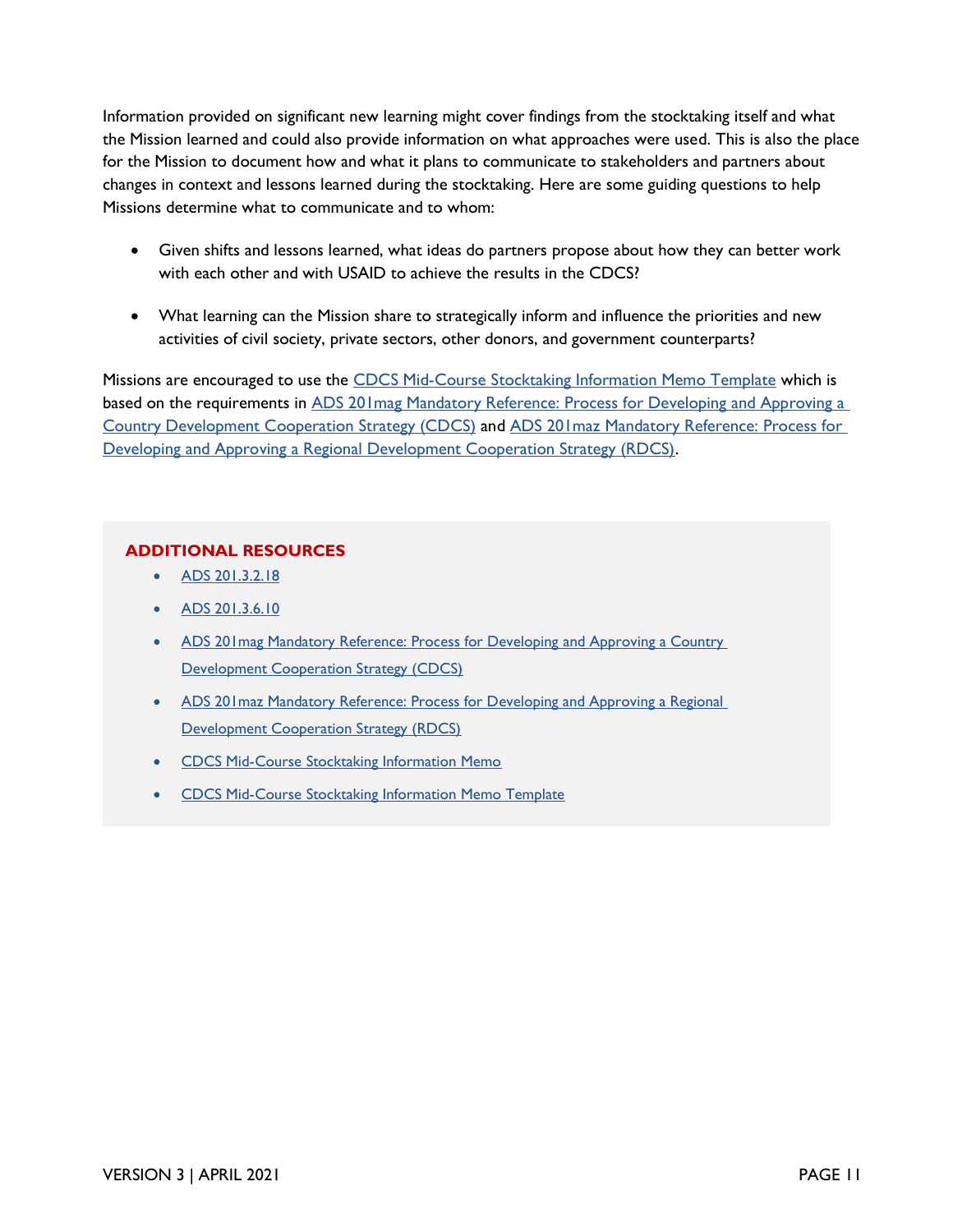## **Annex A: Strategy-Level Portfolio Review and CDCS Mid-Course Stocktaking Key Similarities and Differences**

|                                        | <b>Strategy-Level Portfolio Review</b><br>ADS 201.3.2.18.A                                                                                                                                                                                                                                                                                                                                                                                                                                                                                                                                                                                                                                          | <b>CDCS Mid-Course Stocktaking (MCST)</b><br>ADS 201.3.2.18.B                                                                                                                                                                                                                                                                                                                                                                                                                                                                                                                                                                                                                                                                                                                                                                                                 |
|----------------------------------------|-----------------------------------------------------------------------------------------------------------------------------------------------------------------------------------------------------------------------------------------------------------------------------------------------------------------------------------------------------------------------------------------------------------------------------------------------------------------------------------------------------------------------------------------------------------------------------------------------------------------------------------------------------------------------------------------------------|---------------------------------------------------------------------------------------------------------------------------------------------------------------------------------------------------------------------------------------------------------------------------------------------------------------------------------------------------------------------------------------------------------------------------------------------------------------------------------------------------------------------------------------------------------------------------------------------------------------------------------------------------------------------------------------------------------------------------------------------------------------------------------------------------------------------------------------------------------------|
| <b>Purpose</b>                         | In general, USAID portfolio reviews play a<br>critical role in a Mission's ongoing learning<br>and adaptive management processes. They<br>serve as "pause and reflect moments" to<br>generate and apply new learning across a<br>broad range of programmatic and<br>operational approaches.<br>Once a year, Missions must conduct at least<br>one portfolio review that focuses on<br>progress toward strategy-level results from<br>the past year.<br>During the final year of strategy<br>implementation, the annual strategy-level<br>portfolio review must include a cumulative<br>review of achievements toward DOs and IRs<br>with the results documented to support<br>knowledge management. | At least once during the course of CDCS<br>implementation, Missions must conduct a<br>CDCS-MCST with the objective of better<br>aligning the implementation of the Mission's<br>programs with changes to the context and<br>Agency direction. CDCS-MCSTs assess<br>strategy-level results on a cumulative basis and<br>often look ahead to the development of the<br>next strategy.<br>However, there is flexibility on how to focus.<br>For example, in situations where there are<br>significant changes to the country context that<br>immediately affect implementation, the CDCS-<br>MCST might focus more on determining how<br>to adapt strategy implementation in light of<br>current events and less on a cumulative review<br>of results.<br>A CDCS-MCST can be used to fulfill the<br>annual requirement for a strategy-level<br>portfolio review. |
| <b>Frequency</b>                       | Annual requirement.                                                                                                                                                                                                                                                                                                                                                                                                                                                                                                                                                                                                                                                                                 | Required at least once during the<br>implementation of the strategy.                                                                                                                                                                                                                                                                                                                                                                                                                                                                                                                                                                                                                                                                                                                                                                                          |
| <b>Timing and</b><br><b>Sequencing</b> | Many Missions find that late October/early<br>November is a good time for the strategy-<br>level portfolio review, as the planning<br>process and outcome facilitates the<br>preparation of the annual Performance Plan<br>and Report (PPR), while others choose to<br>hold their strategy-level portfolio review in<br>February to inform their annual Operational<br>Plan (OP).                                                                                                                                                                                                                                                                                                                   | A CDCS-MCST can be held at any time of the<br>year. Since it can take the place of the<br>strategy-level portfolio review for the year it is<br>completed, it often is scheduled at the same<br>time of the year that the portfolio review<br>would have taken place. It is a best practice to<br>create linkages across the processes. For<br>example, some Missions have designed the<br>strategy-level portfolio review held the year<br>before the CDCS-MCST to be used as a<br>preparatory exercise for the CDCS-MCST.<br>For the strategy-level portfolio review<br>conducted the year after the CDCS-MCST,<br>some Missions choose to review and build<br>upon the CDCS-MCST findings and<br>recommendations.                                                                                                                                          |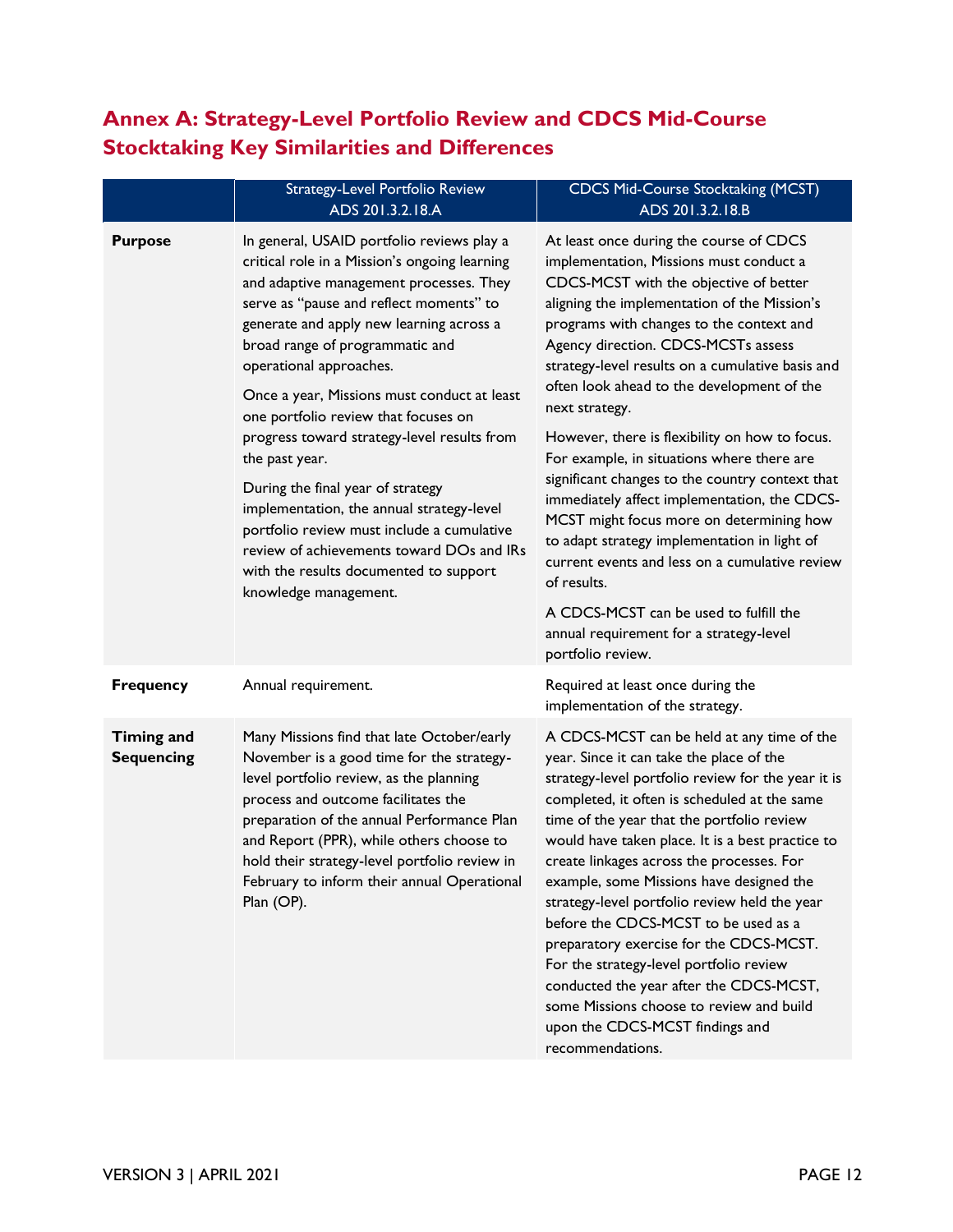|                                                               | Strategy-Level Portfolio Review<br>ADS 201.3.2.18.A                                                                                                                                                                                                                                                                                        | <b>CDCS Mid-Course Stocktaking (MCST)</b><br>ADS 201.3.2.18.B                                                                                                                                                                                                                |
|---------------------------------------------------------------|--------------------------------------------------------------------------------------------------------------------------------------------------------------------------------------------------------------------------------------------------------------------------------------------------------------------------------------------|------------------------------------------------------------------------------------------------------------------------------------------------------------------------------------------------------------------------------------------------------------------------------|
| <b>Documentation</b>                                          | Internal to Mission                                                                                                                                                                                                                                                                                                                        | Missions must submit a CDCS-MCST<br>Information Memo to Washington. See CDCS-<br>MCST Information Memo required content<br>and sample template.                                                                                                                              |
| <b>Planning</b>                                               | Similar process for both: reference pages 4-5 of the Strategy-Level Portfolio Review How-To<br>Note and pages 4-7 of this How-To Note.                                                                                                                                                                                                     |                                                                                                                                                                                                                                                                              |
| <b>Topics</b>                                                 | Assess progress toward achievement of<br>CDCS and project results and expectations<br>regarding future progress;<br>Examine development hypothesis, critical<br>assumptions, and changes in context, along<br>with related implications for performance;<br>and<br>Identify opportunities to adaptively manage<br>as a result of learning. | Covers all topics for a portfolio review and<br>can also be used to:<br>Reinforce continuity and institutional<br>$\bullet$<br>knowledge among staff; and<br>Re-engage stakeholders and donor<br>partners and facilitate stronger<br>relationships with and among them.      |
| <b>Cross-cutting</b><br><b>Themes</b>                         | If included in the CDCS, both types of reviews should examine outcomes from efforts on<br>cross-cutting themes and how they relate to CDCS results.                                                                                                                                                                                        |                                                                                                                                                                                                                                                                              |
| Resources<br>(Budget,<br>Staffing, and<br><b>Management</b> ) | Highly encouraged to consider the extent to<br>which current allocation and management of<br>budgetary and human resources support<br>Mission objectives.                                                                                                                                                                                  | Same considerations as portfolio review; the<br>difference is that the CDCS-MCST Information<br>Memo documents the discussions.                                                                                                                                              |
| <b>Suggested</b><br><b>Tools and</b><br><b>Techniques</b>     | Options for internally focused sessions<br>include:<br>Development Objective sessions<br>$\bullet$<br>Issues papers<br>$\bullet$<br>Portfolio analysis {rank +/-}<br>$\bullet$<br>Data presentation<br>For specifics, see the Strategy-Level Portfolio<br><b>Review How-To Note.</b>                                                       | Consider using and modifying the tools and<br>techniques for strategy-level portfolio review<br>to reflect the cumulative nature of a CDCS-<br>MCST. Missions can also adapt portfolio<br>review techniques to gather external feedback.                                     |
|                                                               | As appropriate, externally focused session.<br>See next column for some options.                                                                                                                                                                                                                                                           | While there is no hard and fast rule, generally<br>speaking, the CDCS-MCST often has a more<br>explicit external focus than a portfolio review.<br>Approaches to consider include:<br><b>External site visits</b><br>Government consultations<br>Donor coordination meetings |
| <b>External</b><br><b>Stakeholders</b>                        | Generally, strategy-level portfolio reviews<br>are internally focused discussions but there<br>is no prohibition on involving external<br>stakeholders in parts of the discussion.                                                                                                                                                         | Highly recommended to engage local external<br>stakeholders during the CDCS-MCST process.<br>Consider at what point in the CDCS-MCST it<br>would be most helpful to get these<br>perspectives and organize the agenda<br>accordingly.                                        |